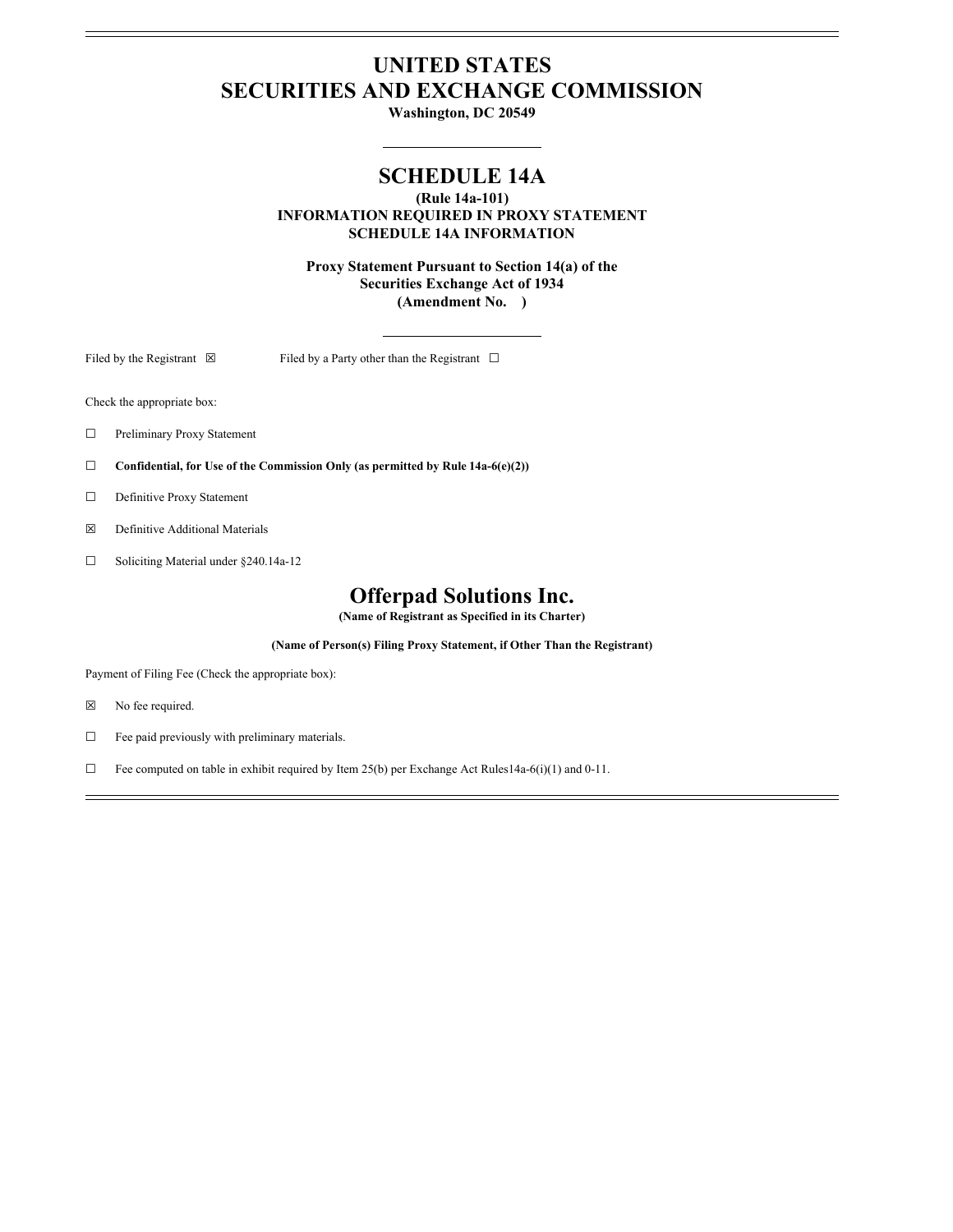



OFFERPAD SOLUTIONS INC. (OPAD) 2150 E. GERMANN ROAD, SUITE 1

#### D67506-P64755

#### You invested in OFFERPAD SOLUTIONS INC. (OPAD) and it's time to vote!

You have the right to vote on proposals being presented at the Annual Meeting. This is an important notice regarding the availability of proxy material for the stockholder meeting to be held on June 2, 2022.

#### Get informed before you vote

View the Annual Report and Notice and Proxy Statement online OR you can receive a free paper or email copy of the material(s) by requesting prior to May 19, 2022. If you would like to request a copy of the material(s) for this and/or future stockholder meetings, you may (1) visit www.ProxyVote.com, (2) call 1-800-579-1639 or (3) send an email to sendmaterial@proxyvote.com. If sending an email, please include your control number (indicated below) in the subject line. Unless requested, you will not otherwise receive a paper or email copy.

|                                                                                                    | Control # | For complete information and to vote, visit www.ProxyVote.com                               |                                |
|----------------------------------------------------------------------------------------------------|-----------|---------------------------------------------------------------------------------------------|--------------------------------|
| <b>Smartphone users</b><br>Point your camera here and<br>vote without entering a<br>control number |           | June 2, 2022<br>8:00 a.m. PT<br>Virtually at:<br>www.virtualshareholdermeeting.com/OPAD2022 | Vote Virtually at the Meeting* |

\*Please check the meeting materials for any special requirements for meeting attendance.